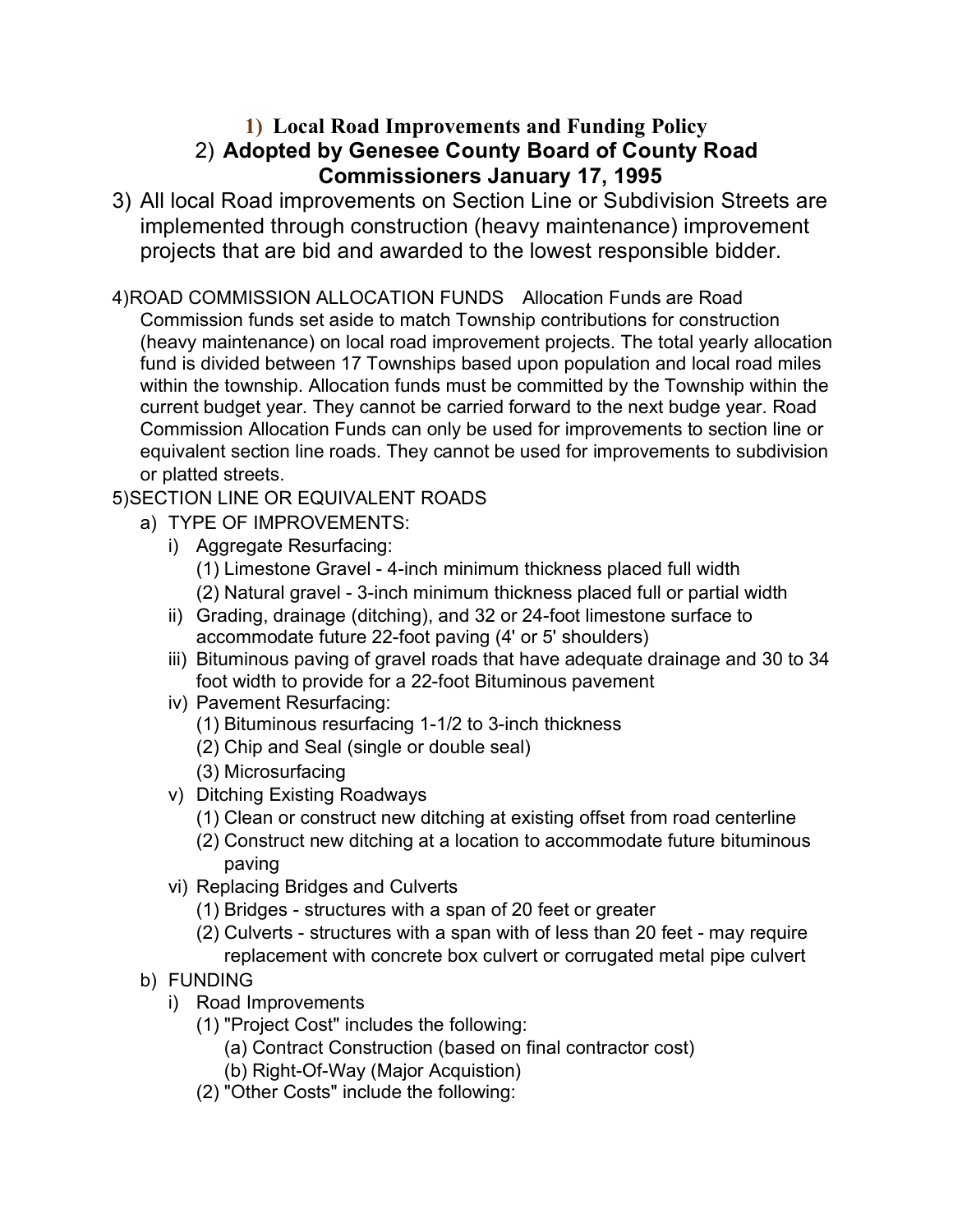- (a) Preliminary and Design Engineering
- (b) Construction Engineering and Inspection
- (c) Placement of Permanent Signs
- (d) Pavement Repair for Chip and Seal Microsurfacing
- (3) Participation
	- (a) Project Costs:
		- (i) Road Commission up to 50% of maximum available allocation
		- (ii) Township 100% of balance
	- (b) Other Costs:
		- (i) Road Commission 100% NOTE: Repairs for Chip and Seal and Microsurfacing that exceed 50% of the surfacing cost are to be 100% funded by the Township.
- ii) Bridge and Culvert Replacements
	- (1) Effective October 1, 2017:
		- (a) Proposed Bridges (Existing 20' or greater in span) Total cost includes contract construction, design engineering, construction engineering, and ROW acquisition. MDOT generally funds 95% of contract construction cost. Balance of local cost funded 75/25 by GCRC and the TWP respectively.
		- (b) Proposed Culverts with a span of 60" equivalent or greater including box culverts - Total cost includes contract construction, design engineering, construction engineering, and ROW acquisition are 75% funded by GCRC and 25% funded by the TWP
		- (c) Proposed Culverts 54" or equivalent or less Total costs are 100% funded by GCRC. Installation to be performed by GCRC maintenance forces.
	- (2) Effective October 1, 2018:
		- (a) Proposed Bridges (20' or greater in span) -Total cost includes contract construction, design engineering, construction engineering, and ROW acquisition. MDOT generally funds 95% of contract construction cost. Balance oflocal cost funded 75/25 by GCRC and the TWP respectively.
		- (b) Proposed Culverts with a span of 48" equivalent or greater including box culverts - Total cost includes contract construction, design engineering, construction engineering, and ROW acquisition are 75% funded by GCRC and 25% funded by the TWP
		- (c) Proposed Culverts from 42" equivalent or less Total costs are 100% funded by GCRC. Installation to be performed by GCRC maintenance forces.
	- (3) Effective October 1, 2019:
		- (a) Proposed Bridges (20' or greater in span) -Total cost includes contract construction, design engineering, construction engineering, and ROW acquisition. MDOT generally funds 95% of contract construction cost. Balance of local cost funded 50/50 by GCRC and the TWP respectively.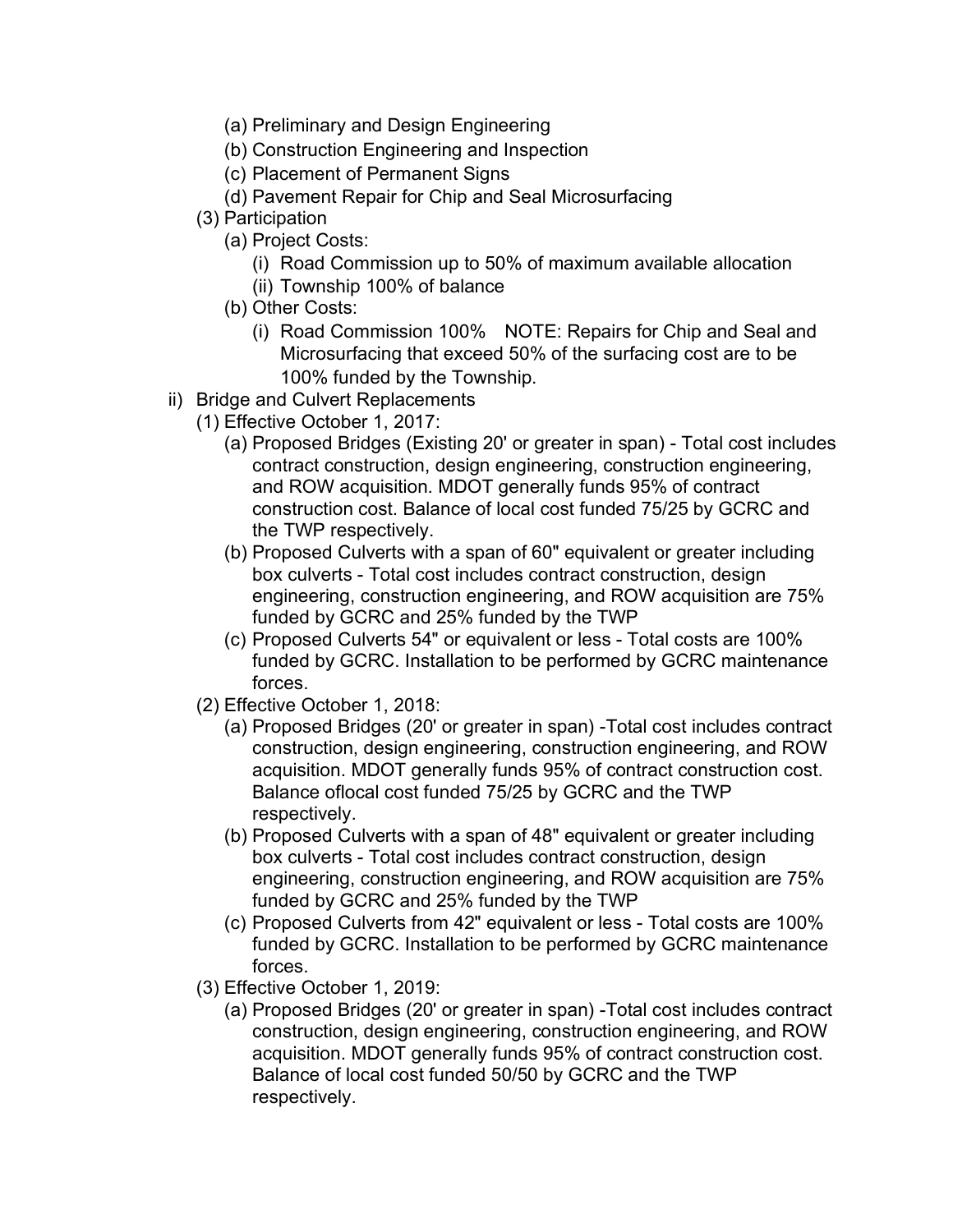- (b) Proposed Culverts with a span of 48" equivalent or greater including box culverts - Total cost includes contract construction, design engineering, construction engineering, and ROW acquisition are 50% funded by GCRC and 50% funded by the TWP
- (c) Proposed Culverts from 42" equivalent or less Total costs are 100% funded by GCRC. Installation to be performed by GCRC maintenance forces.

(4)

6)SUBDIVISION STREETS (Platted Developments)

- a) TYPES OF IMPROVEMENTS:
	- i) Aggregate Resurfacing:
		- (1) Limestone Gravel 4-inch minimum thickness placed full width (2) Natural gravel - 3-inch minimum thickness placed full or partial width
	- ii) Grading, drainage (ditching) and 22-foot Bituminous paving, with 4-foot shoulders and all driveways paved in Special Assessment and Community Development-funded projects. Special Assessment projects may also be petitioned for curb and gutter with 30-foot back-to-back of curb.
	- iii) Pavement Resurfacing
		- (1) Bituminous resurfacing 1-1/2 to 3-inch thickness
		- (2) Microsurfacing
	- iv) Bridge and Culvert Replacements same as "section Line or Equivalent Roads"
- b) FUNDING
	- i) Aggregate and Microsurfacing Resurfacing
		- (1) Contract Construction (based on Final Contractor Cost and Right-of-Way Township 100%
		- (2) Design and Construction Engineering and Permanent Signs Road Commission 100%
		- (3) Pavement Repairs for Microsurfacing Road Commission 100% NOTE: Repairs for Microsurfacing that exceed 50% of the surfacing cost are to be 100% funded b the Township.
	- ii) Grading, Drainage, Paving and Bituminous Resurfacing TWO FUNDING OPTIONS:
		- (1) Special Assessment (Resident petition or Township resolution method). Assessment District cost includes Contract Construction (based on low bid) plus 5% of low bid for signing and construction contingencies. Engineering costs are funded by Road Commission outside of the Assessment District.
			- (a) Assessment District: Township 0 25% (Construction) Residents 75 100%
			- (b) Engineering Road Commission 100%
			- (c) Construction Overrun If Contract Construction exceeds 5% of low bid, al Contract Construction exceeding 5% will be funded on an equal basis between the Road Commission and Township.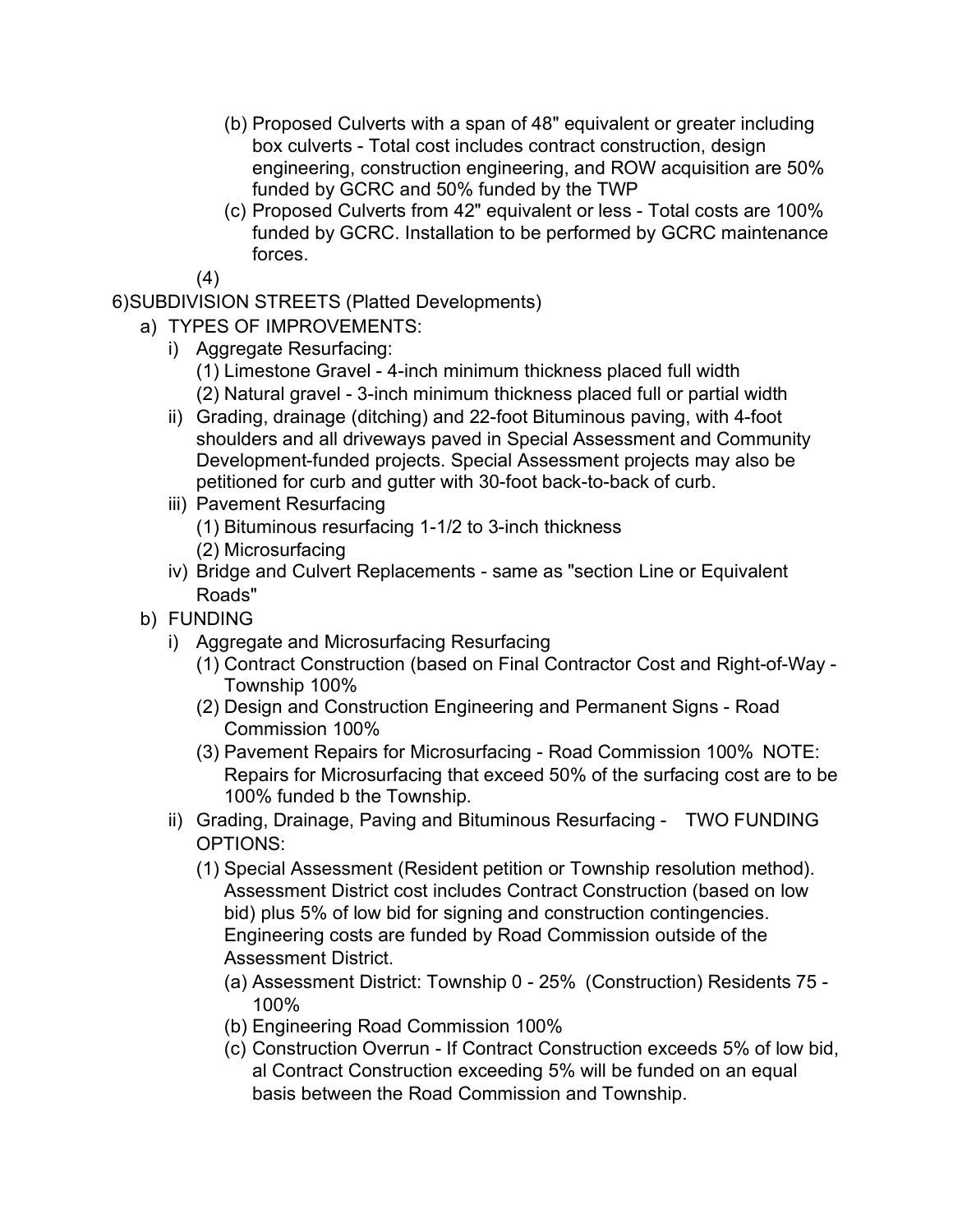- (2) b) Township Funded:
	- (a) Contract Construction (based on final contractor cost) and right-of-way - Township 100%
	- (b) Design and Construction Engineering and Permanent Signs Road Commission 100%
- iii) Bridge and Culvert Replacement same as "Section Line or Equivalent Roads"
- iv) **NOTE** Road Commission allocation funding is not available for improvements to subdivision streets (platted developments). These improvements must be funded through Special Assessment funding or Township-funded

## **Fiscal Year 2012-2013 Average Estimated Construction Costs For Local Road Improvements**

| Local Roads (Section Line Roads of Equivalent Roads)              |                    |
|-------------------------------------------------------------------|--------------------|
| 4" Limestone Resurfacing (26' Wide)                               | \$120,000 Per Mile |
| 3" Gravel Resurfacing (26' Wide)                                  | \$75,000 Per Mile  |
| Single Chip and Seal (22' Wide)                                   | \$35,000 Per Mile  |
| 2" Asphalt Resurfacing (22' Wide)                                 | \$180,000 Per Mile |
| 3" Asphalt Resurfacing (22' Wide)                                 | \$255,000 Per Mile |
| Ditching, Grading with 6" Limestone<br>Surface(30' wide)          | \$380,000 Per Mile |
| Ditching, Grading and Paving (22' Wide)                           | \$685,000 Per Mile |
| Base Crushing and Shaping &5" Asphalt<br>Resurfacing (22' Wide)   | \$530,000 Per MIle |
| 2' Trenching & Widening with 3" Asphalt<br>Resurfacing (24' Wide) | \$365,000 Per MIle |

| <b>Subdivision Streets</b>                                                  |                      |
|-----------------------------------------------------------------------------|----------------------|
| 4" Limestone Resurfacing (20' Wide)                                         | \$95,000 Per Mile    |
| 3" Gravel Resurfacing (20' Wide)                                            | \$60,000 Per Mile    |
| 2" Asphalt Resurfacing (30' B/C to B/C)                                     | \$285,000 Per Mile   |
| 2" Asphalt Resurfacing (26' Wide Open Ditch Streets)                        | \$190,000 Per Mile   |
| Microsurfacing (26' Wide)                                                   | \$100,000 Per Mile   |
| Ditching, Grading and Paving (26' Wide with 4'<br>Shoulder)                 | \$695,000 Per Mile   |
| Grading and Paving with Concrete Curb & Gutter(30'<br>Wide $B/C$ to $B/C$ ) | \$1,200,000 Per Mile |